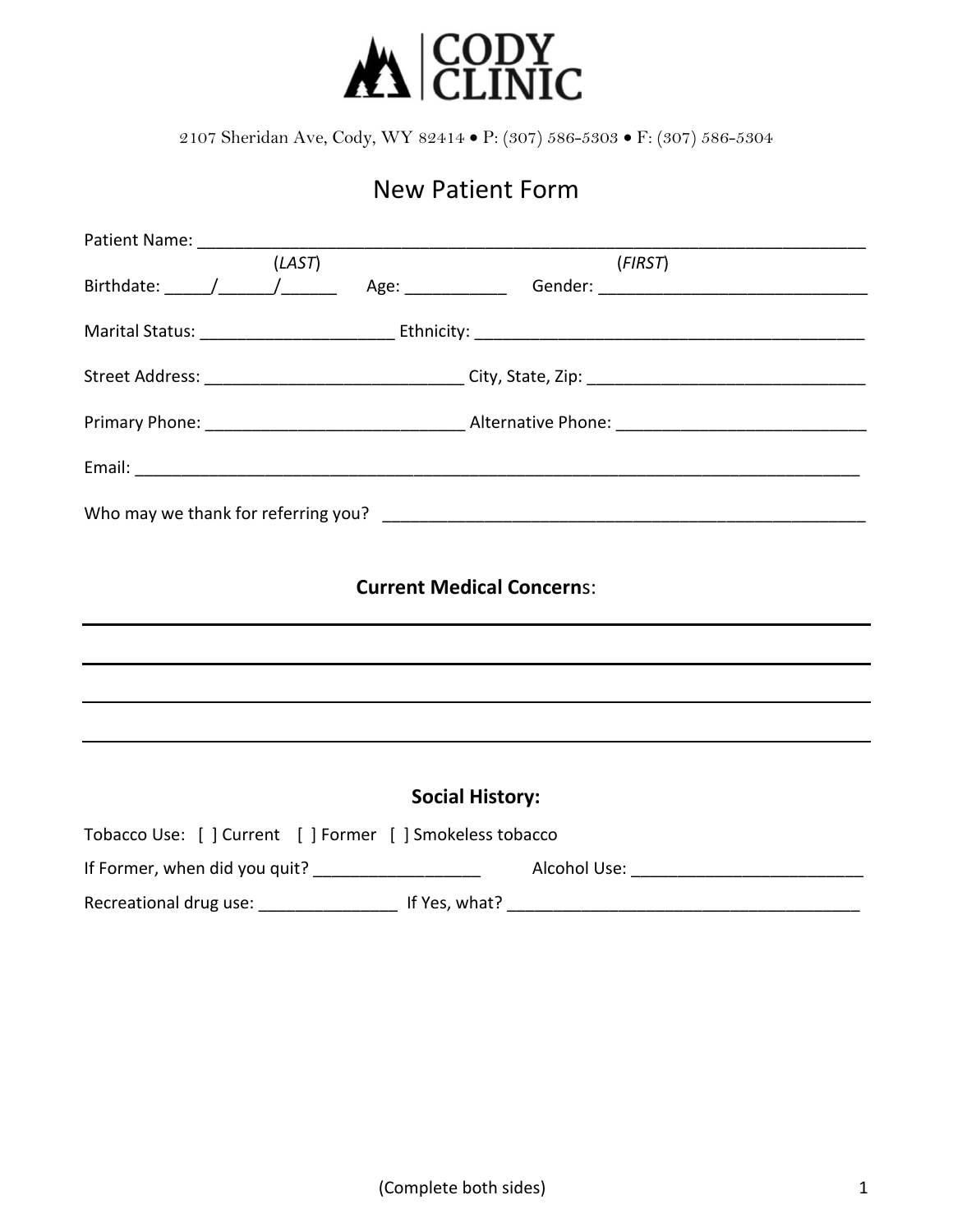

### **Past Medical History**

| $\lceil$ $\rfloor$ COPD                    | [ ] Thyroid Disorder       | [ ] Depression   | [ ] Asthma              |
|--------------------------------------------|----------------------------|------------------|-------------------------|
| [ ] High Blood Pressure [ ] Stomach Ulcers |                            | [ ] Anxiety      | [ ] Congestive Heart    |
| [ ] High Cholesterol                       | $\lceil$ $\rceil$ HIV/AIDS | [ ] Stroke       | Failure                 |
| [ ] Heart Disease                          | [ ] Anemia                 | [ ] Blood Clots  | [ ] Irregular Heartbeat |
| [ ] Heart Stents                           | [] Aneurysm                | [ ] Arthritis    | [ ] Cancer:             |
| [ ] Diabetes                               | [] Sleep Apnea             | [ ] Colitis      | which kind?             |
| [ ] Kidney Disease                         | Osteoporosis               | [ ] Colon Polyps |                         |

List all surgeries and hospitalizations:

#### **Medications (Prescribed, over the counter, vitamins and supplements)**

| Medication | Dose (Strength & Quantity) | How long have |
|------------|----------------------------|---------------|
|            |                            | you taken?    |
|            |                            |               |
|            |                            |               |
|            |                            |               |
|            |                            |               |
|            |                            |               |
|            |                            |               |
|            |                            |               |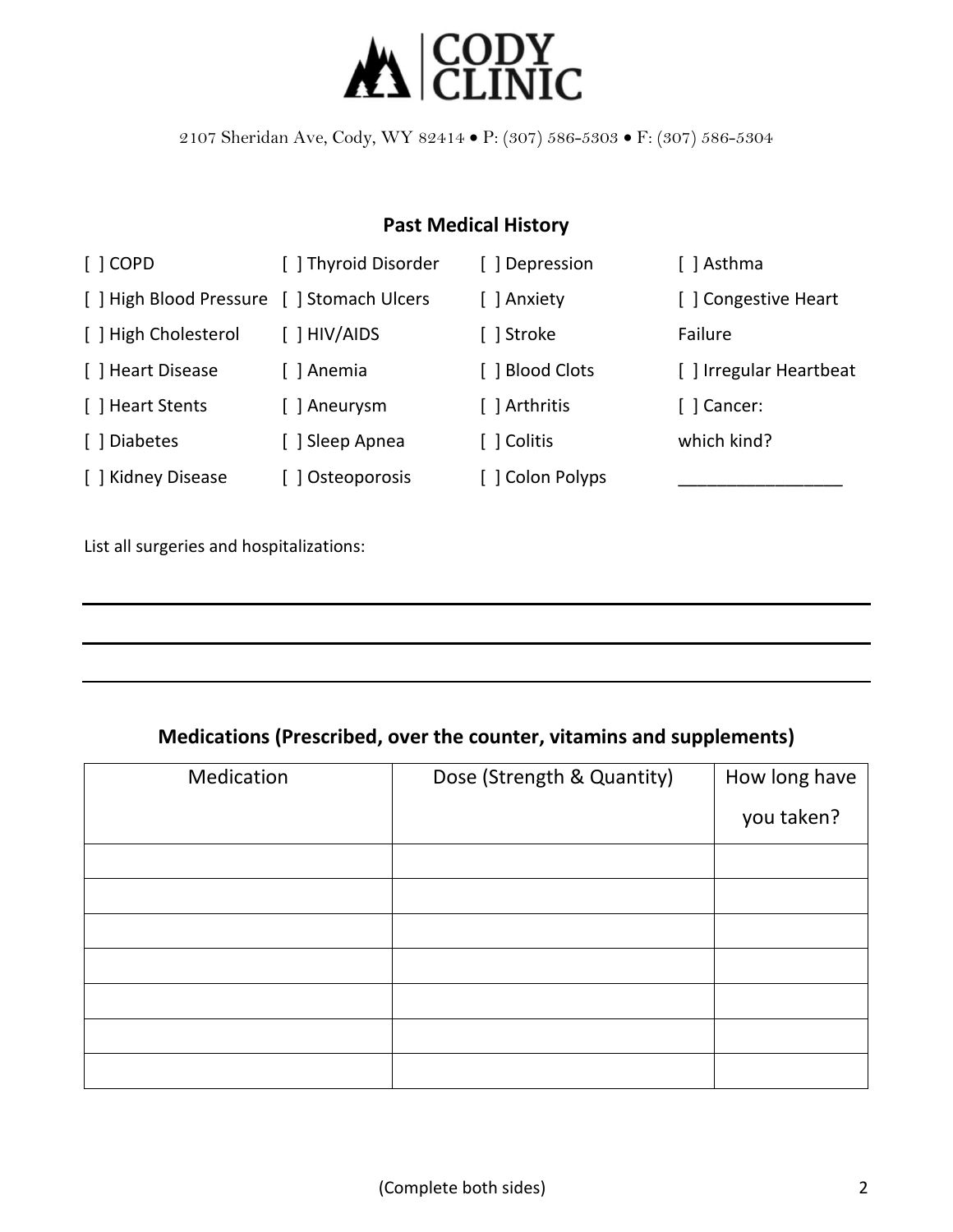

# **Family History:**

|                 | Age | Deceased?       | Circle all that apply: (Blood relatives only: Parents, grandparents, |              |                      |              |
|-----------------|-----|-----------------|----------------------------------------------------------------------|--------------|----------------------|--------------|
|                 |     | Cause of Death? | siblings)                                                            |              |                      |              |
|                 |     |                 |                                                                      | Relationship |                      | Relationship |
| Father          |     |                 | Asthma                                                               |              | <b>Heart Disease</b> |              |
| Mother          |     |                 | <b>Blood Clots</b>                                                   |              | Liver Disease        |              |
| <b>Brothers</b> |     |                 | Cancer                                                               |              | Osteoarthritis       |              |
|                 |     |                 | <b>Diabetes</b>                                                      |              | Osteoporosis         |              |
|                 |     |                 | Emphysema                                                            |              | Stroke               |              |
| <b>Sisters</b>  |     |                 | High Blood                                                           |              | Thyroid              |              |
|                 |     |                 | Pressure                                                             |              | Disease              |              |
|                 |     |                 | High                                                                 |              | Tuberculosis         |              |
|                 |     |                 | Cholesterol                                                          |              |                      |              |
| Children        |     |                 |                                                                      |              |                      |              |
|                 |     |                 |                                                                      |              |                      |              |
|                 |     |                 |                                                                      |              |                      |              |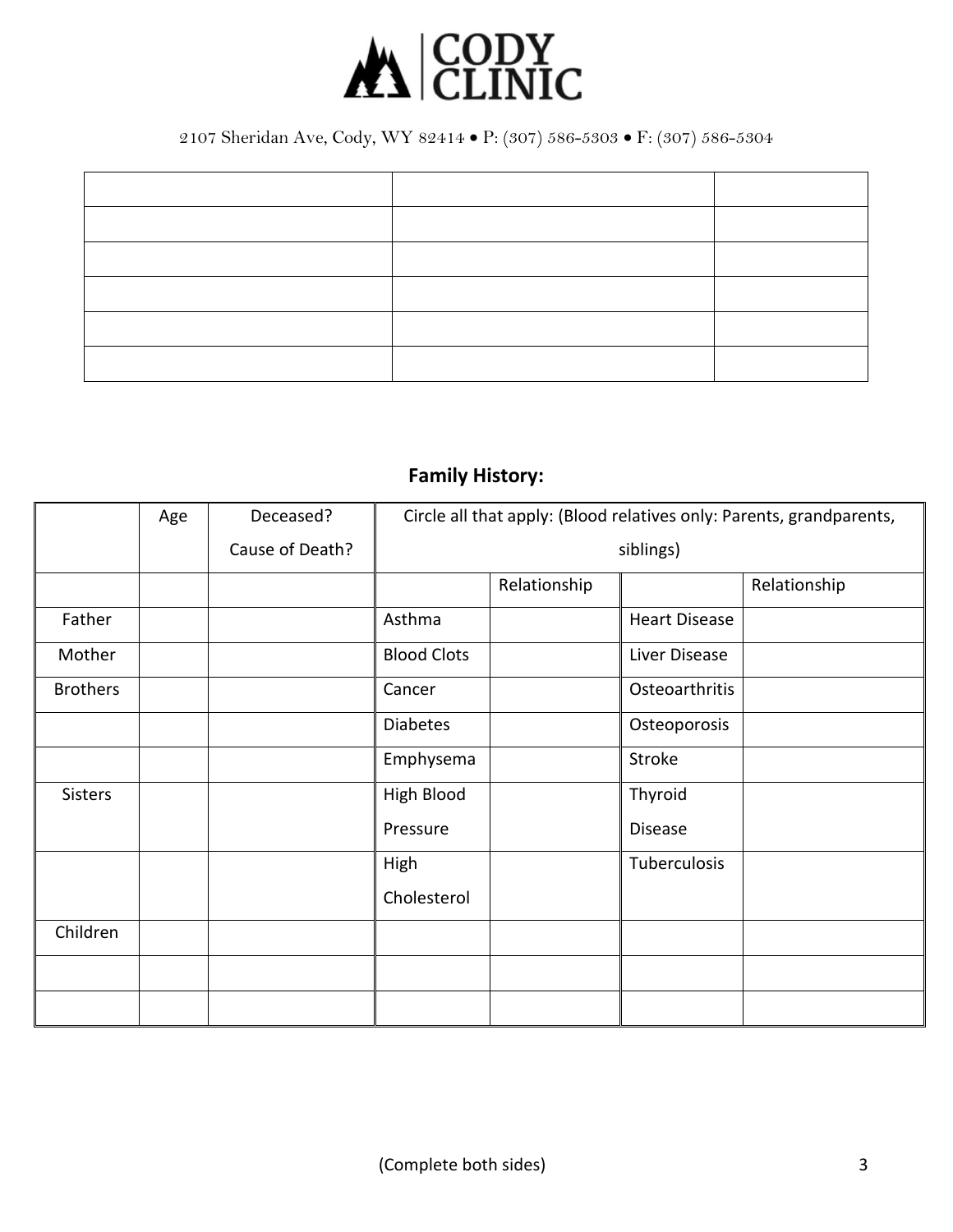

|                                           | Health Maintenance: When were these last performed? Normal or Abnormal results?            |  |
|-------------------------------------------|--------------------------------------------------------------------------------------------|--|
|                                           |                                                                                            |  |
|                                           |                                                                                            |  |
|                                           |                                                                                            |  |
|                                           |                                                                                            |  |
| Immunizations: List date of last vaccine. |                                                                                            |  |
|                                           |                                                                                            |  |
|                                           |                                                                                            |  |
|                                           |                                                                                            |  |
|                                           |                                                                                            |  |
|                                           | <b>Insurance Information:</b>                                                              |  |
|                                           |                                                                                            |  |
|                                           | Subscriber DOB: // // Policy #: // // Policy #: // // Croup #: // Group #: /// Croup #: // |  |
|                                           |                                                                                            |  |
|                                           |                                                                                            |  |
| Address: _                                |                                                                                            |  |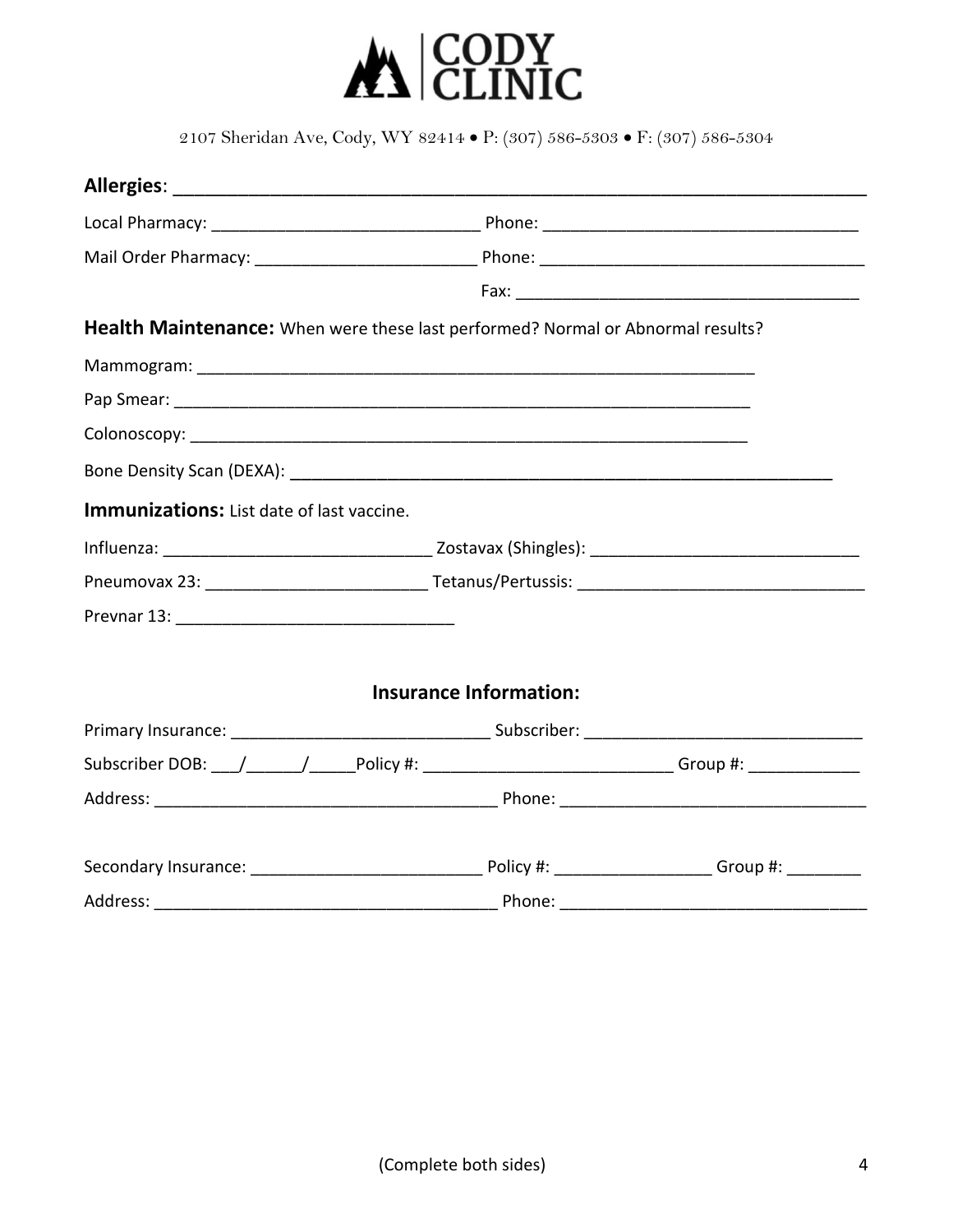

#### **System Breakdown:**

#### **(Check all that apply)**

- Swelling in legs
- Leg ulcers

#### **Respiratory**:

- Cough
- Coughing phlegm
- Coughing blood
- Shortness of breath
- Chest pain while breathing
- Wheezing
- Excessive snoring
- Stop breathing at night

#### **Gastrointestinal**

- Stomach pain
- **Bloating**
- Food intolerance
- Nausea
- Vomiting
- Difficulty swallowing
- Heartburn
- Constipation
- Diarrhea
- Abnormal stool

#### **Genitourinary**:

- Painful urination
- Bloody urine
- Frequent/urgent urination

#### **Musculoskeletal**:

- Back pain
- Joint pain
- Muscle aches

• Hair changes • Abnormal moles • Nail changes • Pigment changes

- Short of breath with activity **Integumentary**:
- Short of breath at rest
- Irregular heartbeat
- Fainting spells
- Pain in legs
- Itching/rashes
- Breast masses
- Nipple discharge

#### **Neurological**:

• Headaches

#### **Migraines**

#### **Endocrine**:

- Abnormal menstruation
- **Excessive thirst**
- Increased appetite

#### **Psychiatric**:

- Anxiety
- Deceased concentration
- Irritability
- Panic attacks
- Sleep disturbance
- Sadness/tearful

#### **Hematologic/Lymphatic**

- Easy bruising
- Bleeding tendency
- Swollen/tender glands
- Susceptible to infection

#### **Allergy/Immunologic**

- Eczema
- Seasonal allergies
- Hives

#### **Women only**:

Age when periods began: \_\_\_\_\_\_\_\_\_ Regular periods: Last period? \_\_\_\_\_\_/ \_\_\_\_\_\_/ \_\_\_\_\_\_\_ Number of pregnancies? \_\_\_\_\_\_\_\_\_\_ Number of miscarriages? \_\_\_\_\_\_\_\_\_

Birth control? \_\_\_\_\_\_\_\_\_\_\_\_\_\_\_\_\_\_

## **Constitutional**:

- Appetite change
- **Excessive sweat**
- Fatigue
- Fever
- Night sweats
- Weight gain
- Weight loss Amount

#### **Eyes**:

- Irritation/Pain
- Discharge
- Redness

#### **ENT**:

- Ear pain
- Hearing loss
- Ringing ears
- Dizziness
- Facial pain
- Runny Nose
- Nasal Congestion
- Nosebleeds
- Bleeding gums
- Dental pain
- Mouth Lesions
- Hoarseness
- Sore throat

#### **Cardiovascular**:

- Chest pain
- Decreased exercise tolerance